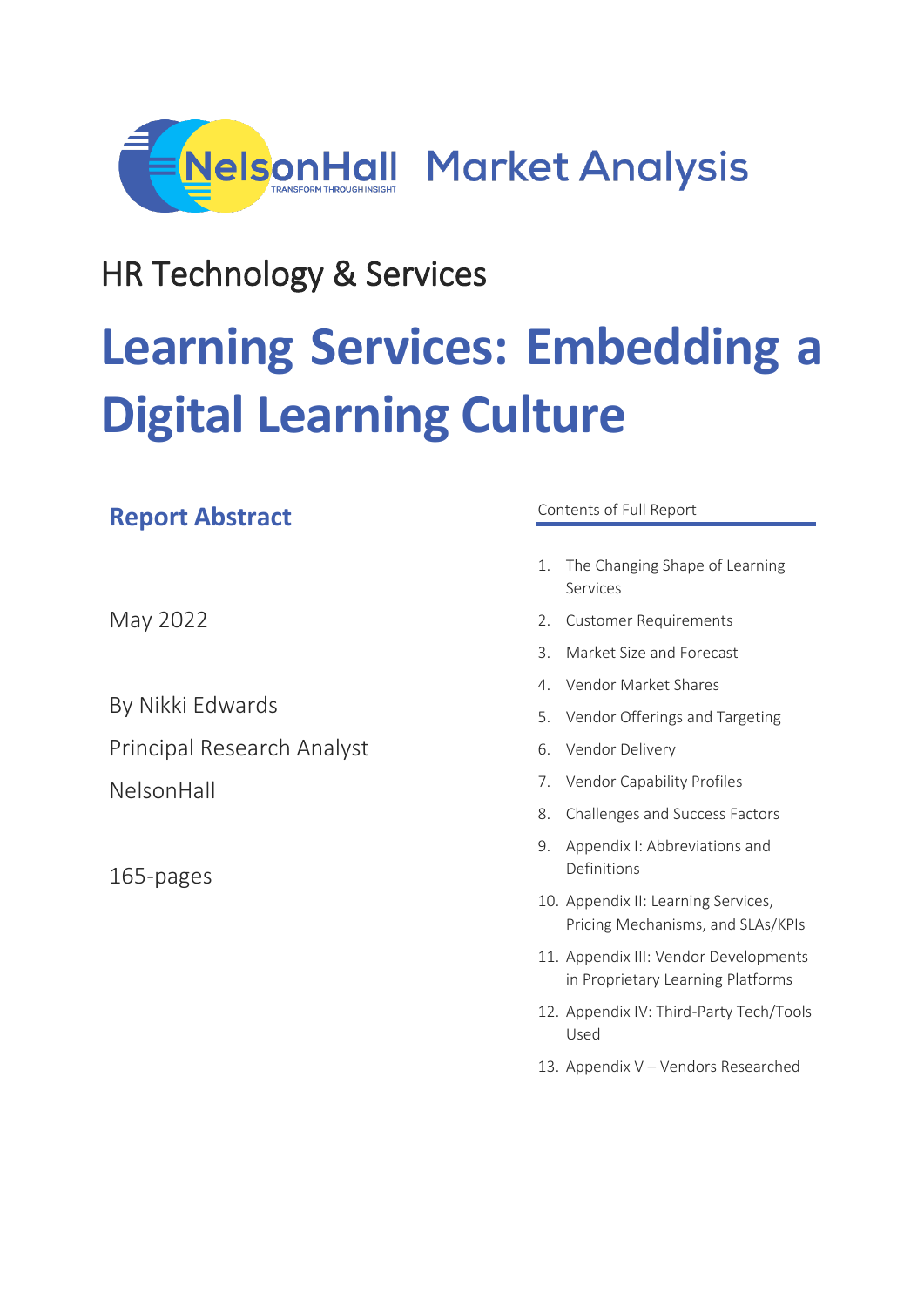

## **Who is This Market Analysis For?**

NelsonHall's Learning Services report is a comprehensive market assessment report designed for:

- Sourcing managers investigating sourcing developments within the Learning Services market
- Vendor marketing, sales, and business managers developing strategies to target Learning Services
- Financial analysts and investors specializing in the Learning Services sector.

## **Key Findings & Highlights**

NelsonHall's Learning Services market analysis consists of 165 pages, focusing on strategies for 2022 and beyond.

The skills shortage will be the most significant challenge organizations face for the rest of the decade.

The post-pandemic era brings additional challenges as the workforce re-evaluates its priorities around the future of work. Organizations must adapt accordingly to retain existing and attract new talent. Companies must showcase their workplace cultures: Well-being, health, psychological safety, diversity, equity, inclusion, and belonging (DEIB), and flexibility. Therefore, businesses must prioritize skilling their workforce on these issues and the in-demand digital, soft skills, and future of work skills (especially if they struggle to hire talent). Alongside, the rapid evolution of technology continues apace.

All-sized organizations require help in evolving their learning functions to be future-fit. Vendors must guide their clients in all learning domains (services and technology), hand-holding them to make step changes at their desired pace towards a digital learning future. Education is needed around learners' changing needs/ preferences (bite-sized, speedy, personalized learning paths). Also, the business benefits of data/ analytics/insights on learners and learning, and the importance of a top-notch pull learning experience, to drive organizations' competitive edge in the marketplace.

Top vendors offer next-generation experiential learning platforms and evolve their services to tackle their clients' challenges head-on. Clients embracing and embedding digital learning cultures, having taken on board their provider's advice, are reaping the benefits in 2022.

## **Scope of the Report**

The report analyzes the worldwide market for Learning Services and addresses the following questions:

- What is the market size and projected growth for the Learning Services market by geography?
- What is the profile of activity in the global Learning Services market by industry sector?
- What are the top drivers for the adoption of Learning Services?
- What are the benefits currently achieved by users of Learning Services?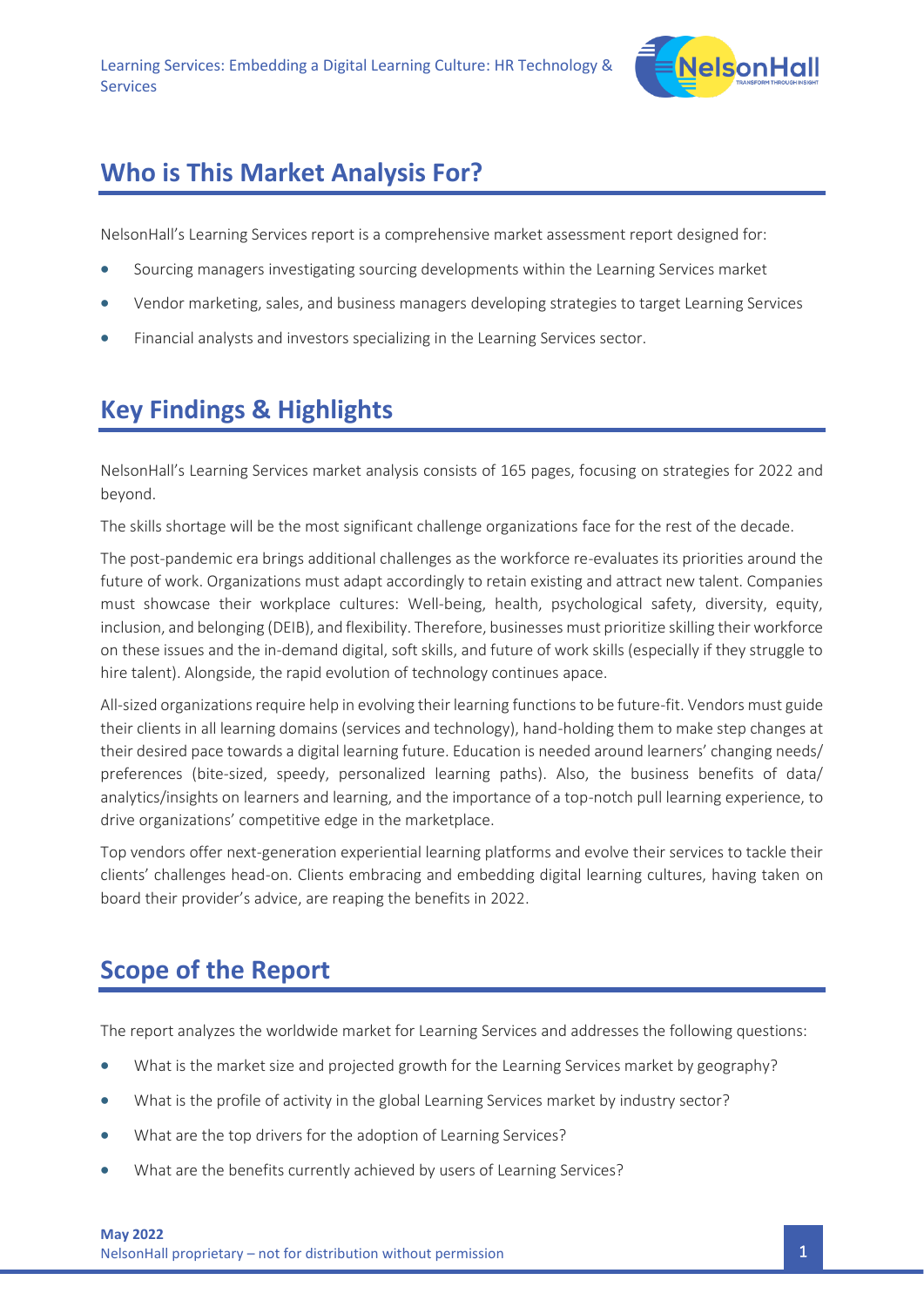

- What factors are inhibiting user adoption of Learning Services?
- Who are the leading Learning Services vendors globally and by geography?
- What combination of services is typically provided within Learning Services contracts, and what new services are being added?
- What is the current pattern of delivery location used for Learning Services, and how is this changing?
- What are the challenges and success factors within Learning Services?

## **Learning Services Vendor Assessments Available for:**

| Aptara                        |
|-------------------------------|
| Capgemini                     |
| Conduent                      |
| G-Cube                        |
| <b>IBM</b>                    |
| Infopro Learning              |
| Infosys BPM                   |
| LTG plc                       |
| <b>NIIT Ltd</b>               |
| Seertech Solutions            |
| <b>Tesseract Learning</b>     |
| UpsideLMS                     |
| Vertex Professional Services. |